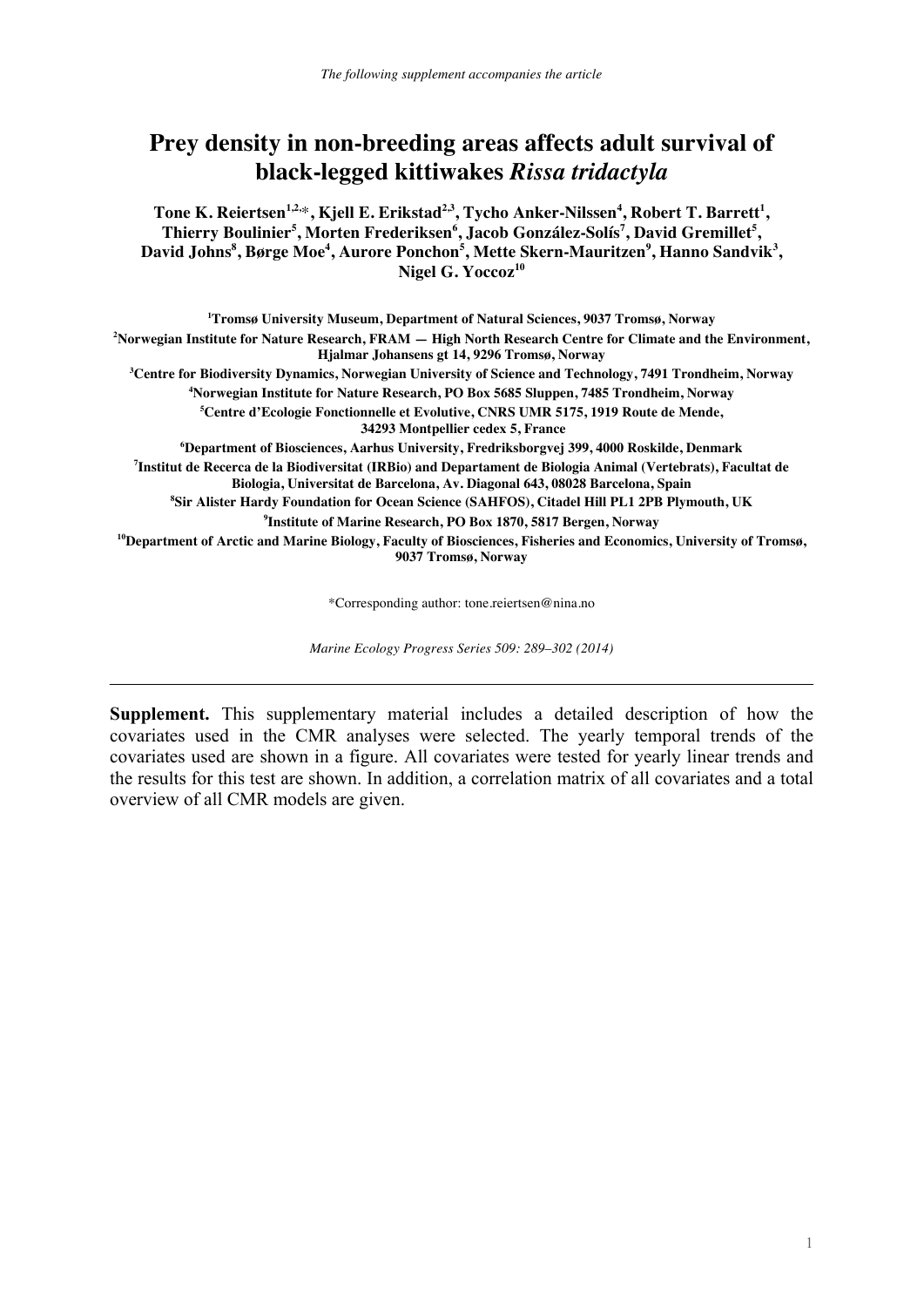## **SELECTION OF COVARIATES USED IN THE CAPTURE-MARK-RESIGHTING ANALYSES**

We gathered information from the literature on the diet of kittiwakes throughout the year and compared this with their non-breeding distribution to identify potentially important prey species covariates. Knowledge of what the kittiwakes feed on during the non-breeding season is rather poor, but a study of stable isotopes by González-Sólis et al. (2011) of birds equipped with geolocators on Hornøya in 2008 (also included in the present study) indicated that kittiwakes during the non-breeding season fed at a lower trophic level than when they were in their breeding area. Unfortunately, we do not have access to temporal data of any zooplankton taxa from east of Svalbard (EOS). However, capelin, their main food source in the breeding season (Barrett 2007, A. Ponchon et al. unpubl.), moves northwards in the Barents Sea in late summer and autumn (Gjøsæter et al. 2011), and it may well be that the kittiwakes follow the capelin after having completed their breeding. Polar cod is also highly abundant in these areas. Herring, which is more abundant in the warmer waters further south in the Barents Sea, were very scarce, and in some years absent, in these waters. We therefore used acoustic data of capelin and polar cod from the yearly joint Norwegian–Russian ecosystem surveys as diet covariates from EOS (for a detailed description, see Skern-Mauritzen et al. 2011).

In winter, when kittiwakes from Hornøya are in the Grand Banks/Labrador Sea (GBLS), they probably also feed on a lower trophic level (González-Solís et al. 2011), and there is some indication that kittiwakes feed on a variety of large zooplankton species, amphipods and euphausiids (Mehlum & Gabrielsen 1993, Lewis et al. 2001, Frederiksen et al. 2012). A study from the North Water Polynya (Karnovsky et al. 2008) found that kittiwakes' stomachs in the autumn contained large amounts of the pteropod *Limacina helicina*. For GBLS, we therefore used data from the Continuous Plankton Recorder survey (CPR data) from the winter period (November–February) from 1990 to 2010 on Euphausiaceae, Hyperiidae, *Calanus finmarchicus* and Thecosomata. The CPR survey is a monitoring programme of the upperlayer plankton, sampled by using a high-speed sampler towed behind merchant ships on their regular trading routes. This method has provided regularly collected samples in the North Atlantic and adjacent seas that is presented at monthly intervals since 1946. A detailed description of the sampling routine is provided by Lindley (1982).

A study of stomach contents of kittiwakes from the Barents Sea during the pre-breeding period (Erikstad 1990) indicated that polar cod was an important component of their diet. This data set was, however, collected in a year with very low abundance of capelin after a stock collapse in the mid-1980s (e.g. Gjøsæter et al. 2009). Barrett (2007) showed that kittiwake diet at Hornøya in the breeding season mostly consists of capelin and 1 yr old (1-group) herring and that kittiwakes switch to the latter when capelin availability is low.

We also included climatic covariates in the models. Since lagged effects of temperature are due to indirect effects of prey abundance, we only considered un-lagged effects of climate. Since adult survival following a year of low breeding success could be low, according to the cost of reproduction hypothesis (Williams 1966), we also used breeding success in the previous breeding season as a covariate.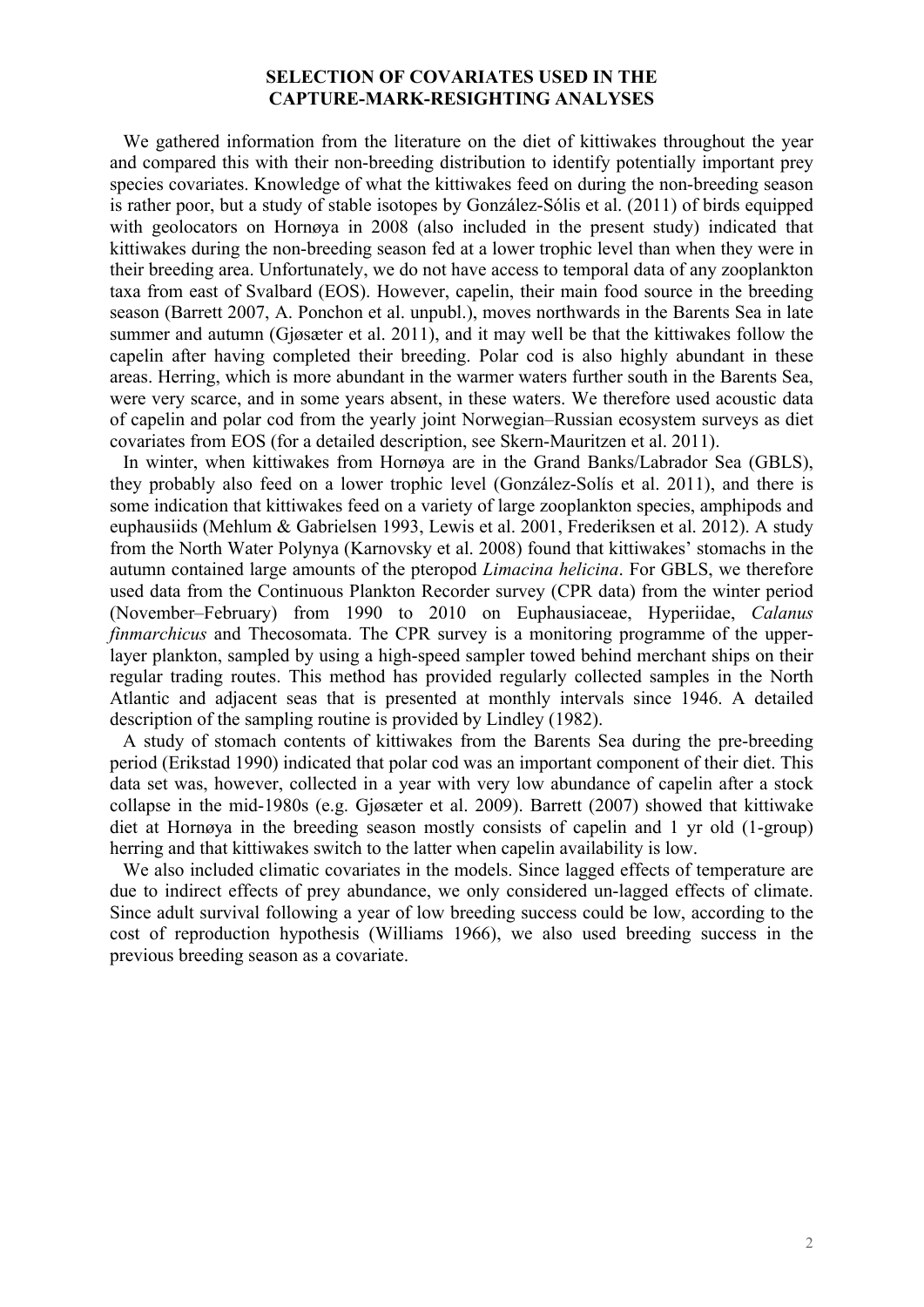

Fig. S1. Yearly temporal trends for (A) polar cod in the western Barents Sea, (B) 1 yr old herring, (C) polar cod east of Svalbard, (D) sea surface temperature east of Svalbard, (E) Euphausiacea density from Grand Banks/Labrador Sea area in December, and (F) Hyperiidea density in Grand Banks/Labrador Sea in December used in the most important CMR models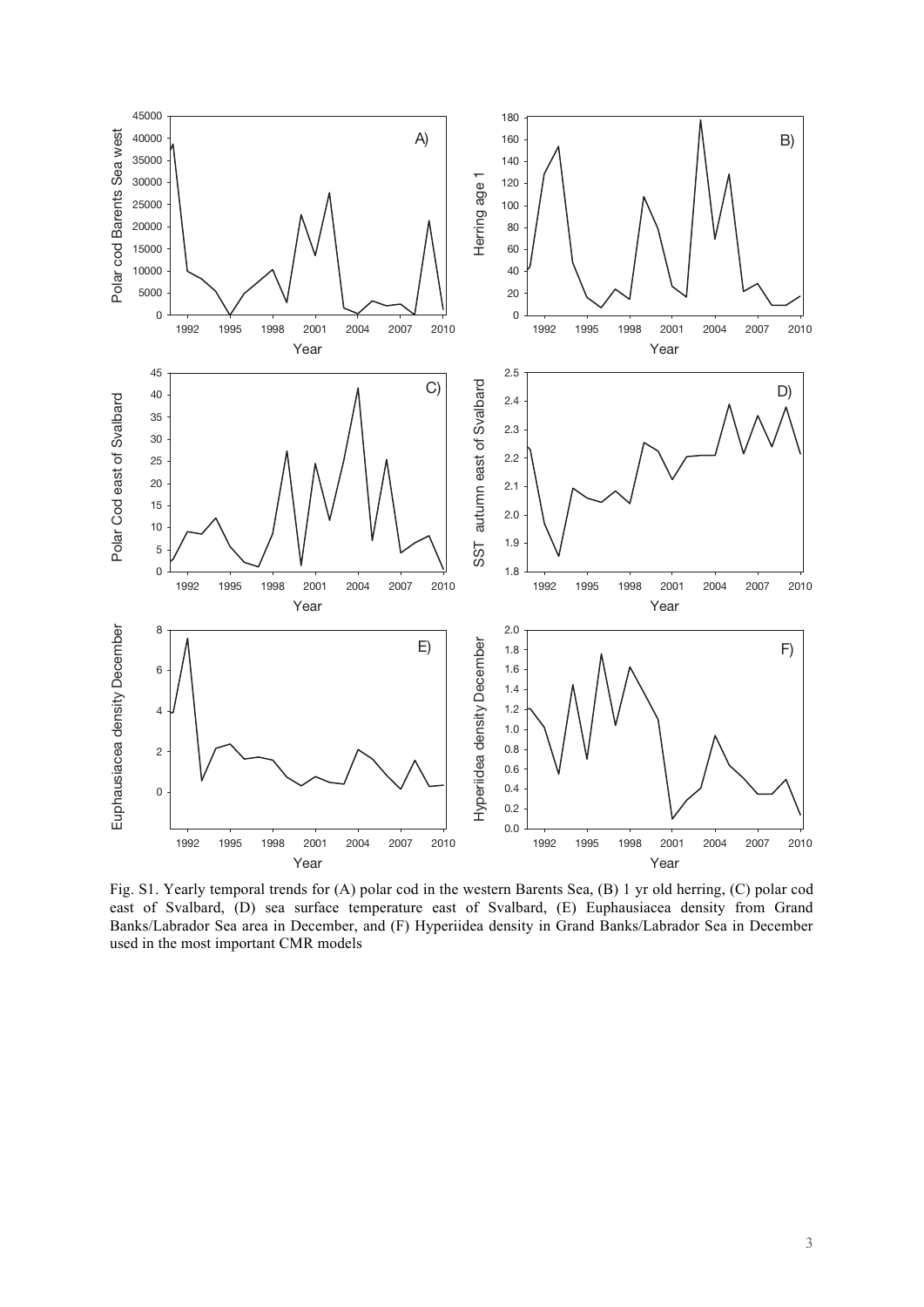Table S1. Colinearity (correlation matrix) between explanatory variables used to model the survival of kittiwakes. Significance levels are indicated by red (p < 0.01) and **bold** (p < 0.05) All prey covariates were log-transformed, and covariates with yearly trends were detrended before analyses. For details about description and selection of covariates, see the 'Material and methods' and Table 2 in the main text

|                      | Capelin<br>Tot | Capelin<br><b>EOS</b> | Herrring<br>1Y | Pcod<br>West | Pcod<br>East | Pcod<br><b>EOS</b> | Theco<br>Dec | Theco<br><b>Nov</b> | Euph<br>Dec | Euph<br>Nov | Hyp<br>Dec | Hyp<br><b>Nov</b> | Cal<br>Dec | Cal<br><b>Nov</b> | <b>SST</b><br>aut<br><b>EOS</b> | <b>SST</b><br>winter<br><b>GBLS</b> | <b>SST</b><br>spring<br>Horn | <b>SST</b><br>summer<br>Horn | NAO<br>PC |
|----------------------|----------------|-----------------------|----------------|--------------|--------------|--------------------|--------------|---------------------|-------------|-------------|------------|-------------------|------------|-------------------|---------------------------------|-------------------------------------|------------------------------|------------------------------|-----------|
| Year                 | 0.14           | 0.26                  | $-0.30$        | $-0.26$      | 0.04         | 0.08               | $-0.13$      | $-0.13$             | 0.04        | 0.20        | $-0.03$    | 0.18              | $-0.14$    | 0.05              | 0.14                            | 0.05                                | 0.03                         | 0.39                         | $-0.44$   |
| CapelinTot           |                | 0.88                  | $-0.10$        | 0.44         | 0.37         | $-0.25$            | $-0.38$      | $-0.23$             | 0.08        | $-0.06$     | $-0.05$    | 0.29              | $-0.09$    | 0.17              | 0.16                            | 0.05                                | 0.17                         | $-0.09$                      | $-0.03$   |
| CapelinEOS           |                |                       | $-0.26$        | 0.24         | 0.14         | $-0.18$            | $-0.41$      | $-0.32$             | 0.04        | $-0.02$     | $-0.17$    | 0.28              | $-0.26$    | 0.09              | $-0.02$                         | $-0.03$                             | 0.44                         | 0.02                         | 0.03      |
| Herring1Y            |                |                       |                | 0.14         | 0.17         | 0.33               | $-0.02$      | 0.12                | $-0.10$     | 0.24        | $-0.12$    | $-0.25$           | 0.19       | 0.11              | 0.12                            | 0.05                                | $-0.01$                      | 0.25                         | 0.42      |
| PcodWest             |                |                       |                |              | 0.65         | $-0.14$            | $-0.04$      | 0.13                | $-0.34$     | $-0.44$     | 0.03       | $-0.19$           | 0.41       | 0.09              | 0.19                            | $-0.30$                             | $-0.07$                      | $-0.27$                      | 0.01      |
| PcodEast             |                |                       |                |              |              | $-0.03$            | $-0.06$      | 0.26                | $-0.25$     | $-0.46$     | 0.34       | $-0.04$           | 0.20       | 0.23              | 0.17                            | $-0.15$                             | $-0.13$                      | $-0.22$                      | $-0.12$   |
| PcodEOS              |                |                       |                |              |              |                    | $-0.03$      | $-0.22$             | 0.06        | 0.35        | $-0.07$    | 0.08              | 0.28       | 0.41              | $-0.02$                         | $-0.12$                             | $-0.02$                      | 0.33                         | 0.04      |
| ThecoDec             |                |                       |                |              |              |                    |              | 0.65                | 0.32        | 0.11        | 0.42       | 0.27              | 0.21       | $-0.13$           | $-0.13$                         | $-0.19$                             | $-0.42$                      | 0.19                         | $-0.30$   |
| ThecoNov             |                |                       |                |              |              |                    |              |                     | 0.00        | $-0.10$     | 0.30       | 0.29              | 0.06       | 0.22              | $-0.26$                         | 0.10                                | $-0.43$                      | $-0.05$                      | $-0.35$   |
| EuphDec              |                |                       |                |              |              |                    |              |                     |             | 0.51        | 0.17       | 0.48              | 0.08       | 0.01              | 0.11                            | 0.01                                | $-0.14$                      | 0.21                         | $-0.05$   |
| EuphNov              |                |                       |                |              |              |                    |              |                     |             |             | $-0.28$    | 0.35              | 0.01       | 0.22              | 0.11                            | 0.09                                | $-0.18$                      | 0.31                         | 0.05      |
| HypDec               |                |                       |                |              |              |                    |              |                     |             |             |            | 0.35              | 0.23       | 0.08              | 0.29                            | $-0.04$                             | $-0.06$                      | $-0.26$                      | $-0.07$   |
| HypNov               |                |                       |                |              |              |                    |              |                     |             |             |            |                   | 0.02       | 0.64              | $-0.01$                         | $0.08\,$                            | $-0.09$                      | $-0.06$                      | $-0.25$   |
| CalDec               |                |                       |                |              |              |                    |              |                     |             |             |            |                   |            | 0.14              | 0.32                            | $-0.26$                             | $-0.27$                      | $-0.20$                      | $-0.05$   |
| CalNov               |                |                       |                |              |              |                    |              |                     |             |             |            |                   |            |                   | 0.07                            | 0.22                                | $-0.21$                      | $-0.07$                      | $-0.20$   |
| <b>SSTautEOS</b>     |                |                       |                |              |              |                    |              |                     |             |             |            |                   |            |                   |                                 | $-0.14$                             | $-0.02$                      | $-0.05$                      | 0.12      |
| <b>SSTwinterGBLS</b> |                |                       |                |              |              |                    |              |                     |             |             |            |                   |            |                   |                                 |                                     | $-0.34$                      | $-0.12$                      | $-0.37$   |
| SSTspringHorn        |                |                       |                |              |              |                    |              |                     |             |             |            |                   |            |                   |                                 |                                     |                              | $-0.04$                      | 0.68      |
| SSTsummerHorn        |                |                       |                |              |              |                    |              |                     |             |             |            |                   |            |                   |                                 |                                     |                              |                              | $-0.10$   |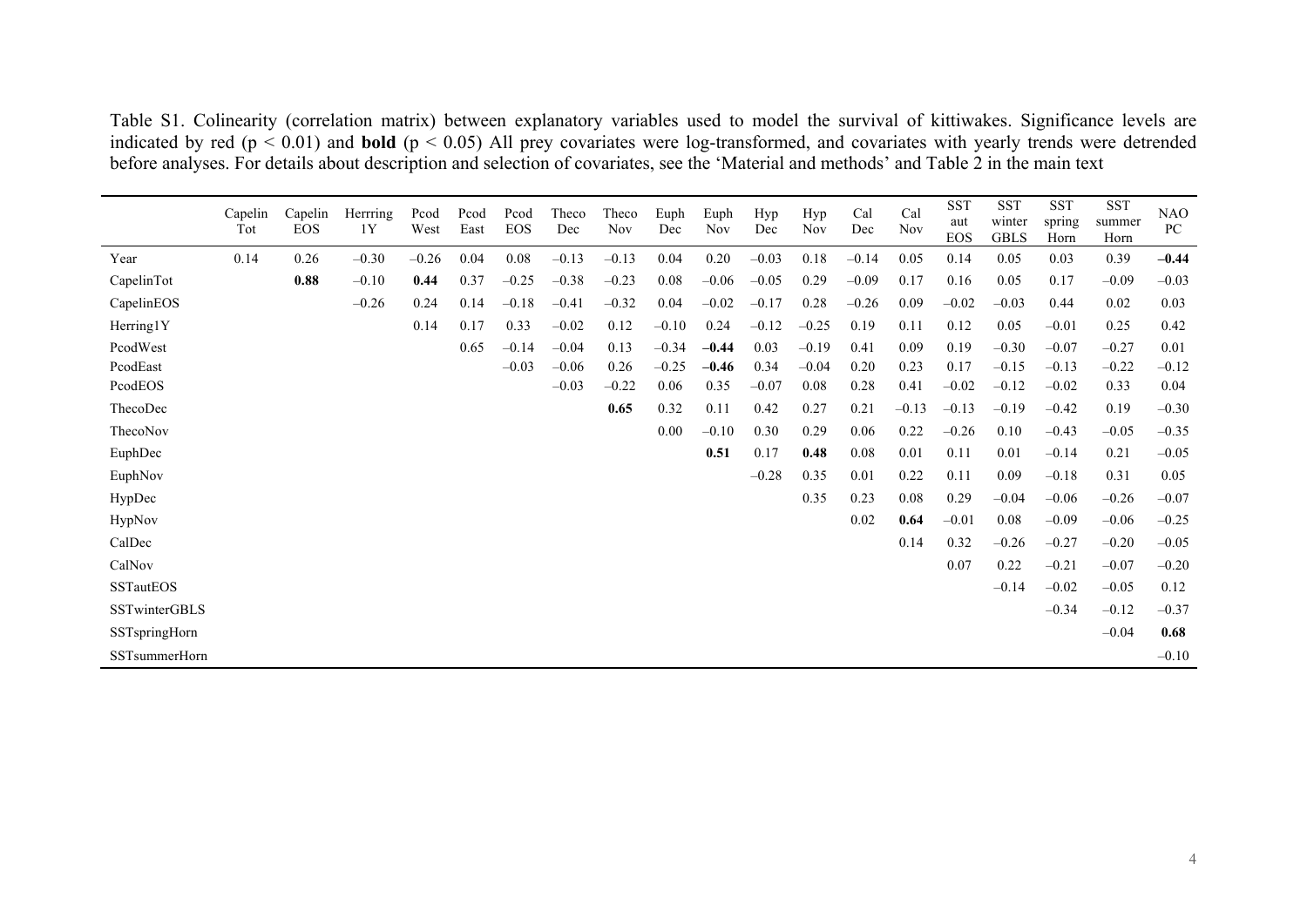Table S2. Tests for yearly linear trends between 1991 and 2010 in covariates used to investigate the relationship between kittiwake adult survival on Hornøya and environmental factors. Bold indicates covariates with yearly linear trends ( $p < 0.05$ ), which were detrended using the residuals from the regression between the parameter and year. For details about description and selection of covariates, see 'Material and methods' and Table 2 in the main text

| Covariate              | Slope $(\pm SE)$ | $R^2$ | p        |
|------------------------|------------------|-------|----------|
| CapelinTot (ICES data) | 0.03(0.04)       | 0.02  | 0.57     |
| CapelinEOS             | 0.06(0.05)       | 0.07  | 0.27     |
| Herring1Y              | $-0.05(0.04)$    | 0.09  | 0.20     |
| PcodEast               | 0.02(0.10)       | 0.002 | 0.87     |
| PcodWest               | $-0.08(0.07)$    | 0.07  | 0.27     |
| PcodEOS                | 0.01(0.04)       | 0.006 | 0.75     |
| <b>ThecoDec</b>        | $-0.08(0.03)$    | 0.35  | 0.005    |
| ThecoNov               | $-0.002(0.04)$   | 0.02  | 0.57     |
| <b>EuphDec</b>         | $-0.06(0.01)$    | 0.45  | 0.0008   |
| <b>EuphNov</b>         | $-0.06(0.02)$    | 0.41  | 0.003    |
| <b>HypDec</b>          | $-0.03(0.008)$   | 0.42  | 0.002    |
| HypNov                 | 0.01(0.01)       | 0.03  | 0.46     |
| CalDec                 | $-0.02(0.03)$    | 0.02  | 0.56     |
| CalNov                 | 0.008(0.04)      | 0.002 | 0.85     |
| <b>SSTautEOS</b>       | 0.02(0.004)      | 0.52  | 0.0003   |
| <b>SSTwinterEOS</b>    | 0.06(0.01)       | 0.51  | 0.0004   |
| <b>SSTspringHorn</b>   | 0.02(0.005)      | 0.53  | 0.0003   |
| <b>SSTsummerHorn</b>   | 0.03(0.006)      | 0.60  | < 0.0001 |
| <b>NAOPC</b>           | $-0.09(0.04)$    | 0.19  | 0.05     |

Table S3. An overview of all models of kittiwake adult survival rates tested against different environmental covariates. Phi is the survival rate and *p* is the re-sighting rate. The notation *t* indicates time-dependent, *f* indicates the transition between 2 states and is a model where the re-sighting rate has been corrected for trap-happiness and transient, *i* indicates a constant model. The notations and explanations for the covariates are explained in Table 2 in the main text. Models are sorted by ascending QAIC<sub>c</sub> (quasi-likelihood Akaike's information criterion corrected for small sample size and overdispersion) and  $\Delta QAIC_c$  (the difference between the  $QAIC_c$  of a given model and the  $QAIC_c$  of the best model) is given for covariate models only.  $AIC_{wt}$ : AIC weight

|                                     | k  | Deviance | $QAIC_c$ | $\triangle$ QIAC <sub>c</sub> | $AIC_{wt}$ | $\,F$ | p     | $R^2$ |
|-------------------------------------|----|----------|----------|-------------------------------|------------|-------|-------|-------|
| $phi(t)p(f+t)$                      | 42 | 10349.93 | 10434.58 |                               |            |       |       |       |
| $phi(CapelinTot+Thecodec)p(f+t)$    | 25 | 10405.13 | 10455.36 | $\theta$                      | 0.97       | 9.17  | 0.002 | 0.52  |
| phi(CapelinTot+PcodEOS) $p(f+t)$    | 25 | 10412.01 | 10462.24 | 6.87                          | 0.03       | 7.21  | 0.005 | 0.46  |
| phi(CapelinTot+EuphDec) $p(f+t)$    | 25 | 10417.54 | 10467.77 | 12.41                         | 0.00       | 5.93  | 0.01  | 0,41  |
| $phi(Herring1Y+HypDec)p(f+t)$       | 25 | 10421.28 | 10471.51 | 16.15                         | 0.00       | 5.17  | 0.016 | 0.38  |
| $phi(PcodWest+EuphDec)p(f+t)$       | 25 | 10421.73 | 10471.96 | 16.59                         | 0.00       | 5.08  | 0.017 | 0.38  |
| $phi(PcodEOS+HypDec)p(f+t)$         | 25 | 10422.29 | 10472.52 | 17.16                         | 0.00       | 4.98  | 0.018 | 0.37  |
| $phi(PcodEOS + EuphDec)p(f+t)$      | 25 | 10422.97 | 10473.21 | 17.84                         | 0.00       | 4.85  | 0.02  | 0.36  |
| $phi(PcodWest+HypDec)p(f+t)$        | 25 | 10425.66 | 10475.89 | 20.53                         | 0.00       | 4.38  | 0.027 | 0.34  |
| phi(CapelinTot+CalDec) $p(f+t)$     | 25 | 10426.17 | 10476.41 | 21.04                         | 0.00       | 4.29  | 0.029 | 0.34  |
| phi(CapelinTot+HypDec) $p(f+t)$     | 25 | 10427.20 | 10477.43 | 22.07                         | 0.00       | 4.12  | 0.033 | 0.33  |
| $phi($ ThecoDec+SSTautEOS $)p(f+t)$ | 25 | 10427.61 | 10477.84 | 22.48                         | 0.00       | 4.06  | 0.034 | 0.32  |
| $phi($ ThecoDec+PcodEOS) $p(f+t)$   | 25 | 10429.32 | 10479.55 | 24.19                         | 0.00       | 3.78  | 0.041 | 0.31  |
| phi(Herring1Y+PcodEOS) $p(f+t)$     | 25 | 10430.32 | 10480.55 | 25.19                         | 0.00       | 3.63  | 0.046 | 0.30  |
| $phi(PcodeOS)p(f+t)$                | 24 | 10432.47 | 10480.68 | 25.32                         | 0.00       | 7.02  | 0.016 | 0.28  |
| $phi(PcodEOS + CalDec)p(f+t)$       | 25 | 10431.11 | 10481.34 | 25.97                         | 0.00       | 3.51  | 0.05  | 0.29  |
| phi(CapelinTot) $p(f+t)$            | 24 | 10433.87 | 10482.08 | 26.71                         | 0.00       | 6.61  | 0.019 | 0.27  |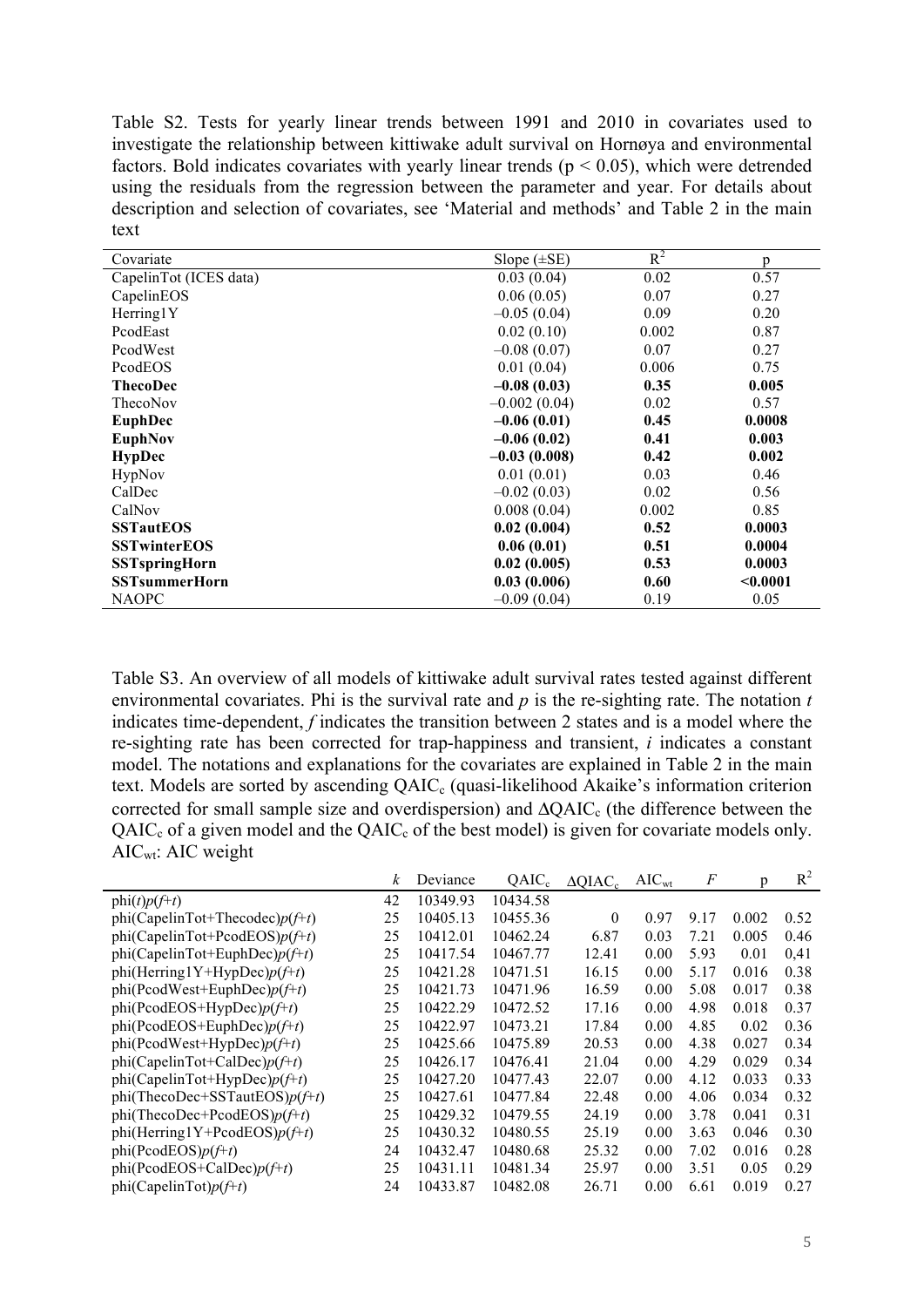|                                        | k              | Deviance | $QAIC_c$ | $\triangle QIAC_c$ | $AIC_{wt}$ | F    | p                | $R^2$            |
|----------------------------------------|----------------|----------|----------|--------------------|------------|------|------------------|------------------|
| phi(CapelinTot+SSTwinterGBLS) $p(f+t)$ | 25             | 10432.12 | 10482.35 | 26.99              | 0.00       | 3.37 | 0.056            | 0.28             |
| phi(CapelinTot+SSTautEOS) $p(f+t)$     | 25             | 10433.79 | 10484.02 | 28.66              | 0.00       | 3.13 | 0.067            | 0.27             |
| $phi(PcodWest + SSTautEOS)p(f+t)$      | 25             | 10434.60 | 10484.83 | 29.47              | 0.00       | 3.02 | 0.073            | 0.26             |
| phi(Herring1Y+SSTautEOS) $p(f+t)$      | 25             | 10434.61 | 10484.85 | 29.48              | 0.00       | 3.02 | 0.073            | 0.26             |
| $phi($ ThecoDec+PcodWest $)p(f+t)$     | 25             | 10436.35 | 10486.58 | 31.22              | 0.00       | 2.79 | 0.087            | 0.25             |
| $phi(PcodWest + CapelinEOS)p(f+t)$     | 25             | 10437.78 | 10488.01 | 32.65              | 0.00       | 2.60 | 0.1              | 0.23             |
| phi(PcodWest+CalDec) $p(f+t)$          | 25             | 10438.52 | 10488.75 | 33.39              | 0.00       | 2.51 | 0.108            | 0.23             |
| $phi(PcodWest)p(f+t)$                  | 24             | 10440.80 | 10489.02 | 33.65              | 0.00       | 4.73 | 0.042            | 0.21             |
| phi(Herring1Y+EuphDec) $p(f+t)$        | 25             | 10439.73 | 10489.96 | 34.59              | 0.00       | 2.36 | 0.121            | 0.22             |
| $phi(PcodWest + SSTwinter GBLS)p(f+t)$ | 25             | 10440.35 | 10490.58 | 35.21              | 0.00       | 2.29 | 0.081            | 0.21             |
| phi(Herring1Y+SSTwinterGBLS)p(f+t)     | 25             | 10442.11 | 10492.34 | 36.98              | 0.00       | 2.08 | 0.152            | 0.20             |
| $phi(HypDec)p(f+t)$                    | 24             | 10444.15 | 10492.37 | 37                 | 0.00       | 3.92 | 0.062            | 0.18             |
| phi(CapelinEOS+HypDec) $p(f+t)$        | 25             | 10444.06 | 10494.29 | 38.93              | 0.00       | 1.86 | 0.183            | 0.18             |
| phi(Herring1Y+CapelinEOS) $p(f+t)$     | 25             | 10446.52 | 10496.75 | 41.38              | 0.00       | 1.60 | 0.228            | 0.16             |
| phi(ThecoDec+Herring1Y) $p(f+t)$       | 25             | 10448.44 | 10498.67 | 43.31              | 0.00       | 1.40 | 0.271            | 0.14             |
| phi(Herring1Y) $p(f+t)$                | 24             | 10450.59 | 10498.80 | 43.44              | 0.00       | 2.52 | 0.129            | 0.12             |
| phi(EuphDec) $p(f+t)$                  | 24             | 10451.51 | 10499.72 | 44.36              | 0.00       | 2.33 | 0.143            | 0.11             |
| phi(CapelinEOS+EuphDec) $p(f+t)$       | 25             | 10449.65 | 10499.88 | 44.52              | 0.00       | 1.28 | 0.301            | 0.13             |
| phi(Herring1Y+CalDec) $p(f+t)$         | 25             | 10449.95 | 10500.18 | 44.82              | 0.00       | 1.25 | 0.309            | 0.13             |
| $phi(SSTautEOS)p(f+t)$                 | 24             | 10453.00 | 10501.21 | 45.85              | 0.00       | 2.04 | 0.169            | 0.10             |
| $phi(HypNov)p(f+t)$                    | 24             | 10455.91 | 10504.12 | 48.76              | 0.00       | 1.49 | 0.237            | 0.08             |
| phi(ThecoDec+CapelinEOS) $p(f+t)$      | 25             | 10454.22 | 10504.45 | 49.09              | 0.00       | 0.85 | 0.443            | 0.09             |
| phi(ThecoDec) $p(f+t)$                 | 24             | 10458.36 | 10506.58 | 51.21              | 0.00       | 1.05 | 0.318            | 0.05             |
| phi(SSTwinterGBLS) $p(f+t)$            | 24             | 10458.39 | 10506.60 | 51.24              | 0.00       | 1.04 | 0.321            | 0.05             |
| $phi(CalNov)p(f+t)$                    | 24             | 10459.81 | 10508.03 | 52.66              | 0.00       | 0.79 | 0.385            | 0.04             |
| phi(EuphNov) $p(f+t)$                  | 24             | 10461.16 | 10509.37 | 54.01              | 0.00       | 0.57 | 0.46             | 0.03             |
| $phi(PcodEast)p(f+t)$                  | 24             | 10461.78 | 10509.99 | 54.63              | 0.00       | 0.46 | 0.506            | 0.03             |
| phi(SSTsummerHorn) $p(f+t)$            | 24             | 10462.34 | 10510.55 | 55.19              | 0.00       | 0.37 | 0.55             | 0.02             |
| $phi(i)p(f+t)$                         | 23             | 10464.66 | 10510.86 | 55.49              | 0.00       | 0.00 | $\boldsymbol{0}$ | $\boldsymbol{0}$ |
| phi(CalDec) $p(f+t)$                   | 24             | 10463.70 | 10511.91 | 56.55              | 0.00       | 0.15 | 0.703            | 0.01             |
| Phi $(BSL1)p(f+t)$                     | 24             | 10463.86 | 10512.07 | 56.71              | 0.00       | 0.12 | 0.733            | 0.01             |
| phi(SSTspringHorn) $p(f+t)$            | 24             | 10463.97 | 10512.19 | 56.82              | 0.00       | 0.11 | 0.743            | 0.01             |
| phi(ThecoNov) $p(f+t)$                 | 24             | 10464.21 | 10512.42 | 57.06              | 0.00       | 0.07 | 0.794            | $\boldsymbol{0}$ |
| phi(CapelinEOS) $p(f+t)$               | 24             | 10464.66 | 10512.87 | 57.51              | 0.00       | 0.00 | 0.986            | $\boldsymbol{0}$ |
| phi(t)p(t)                             | 41             | 10866.89 | 10949.50 | 494.14             | 0.00       | 0.00 | 0                | $\boldsymbol{0}$ |
| phi(i)p(f)                             | 3              | 10952.34 | 10958.34 | 502.98             | 0.00       | 0.00 | $\boldsymbol{0}$ | $\boldsymbol{0}$ |
| phi(i)p(t)                             | 22             | 11004.44 | 11048.62 | 593.26             | 0.00       | 0.00 | $\boldsymbol{0}$ | $\boldsymbol{0}$ |
| phi(i)p(i)                             | $\overline{2}$ | 11649.80 | 11653.80 | 1198.4             | 0.00       | 0.00 | $\boldsymbol{0}$ | $\boldsymbol{0}$ |